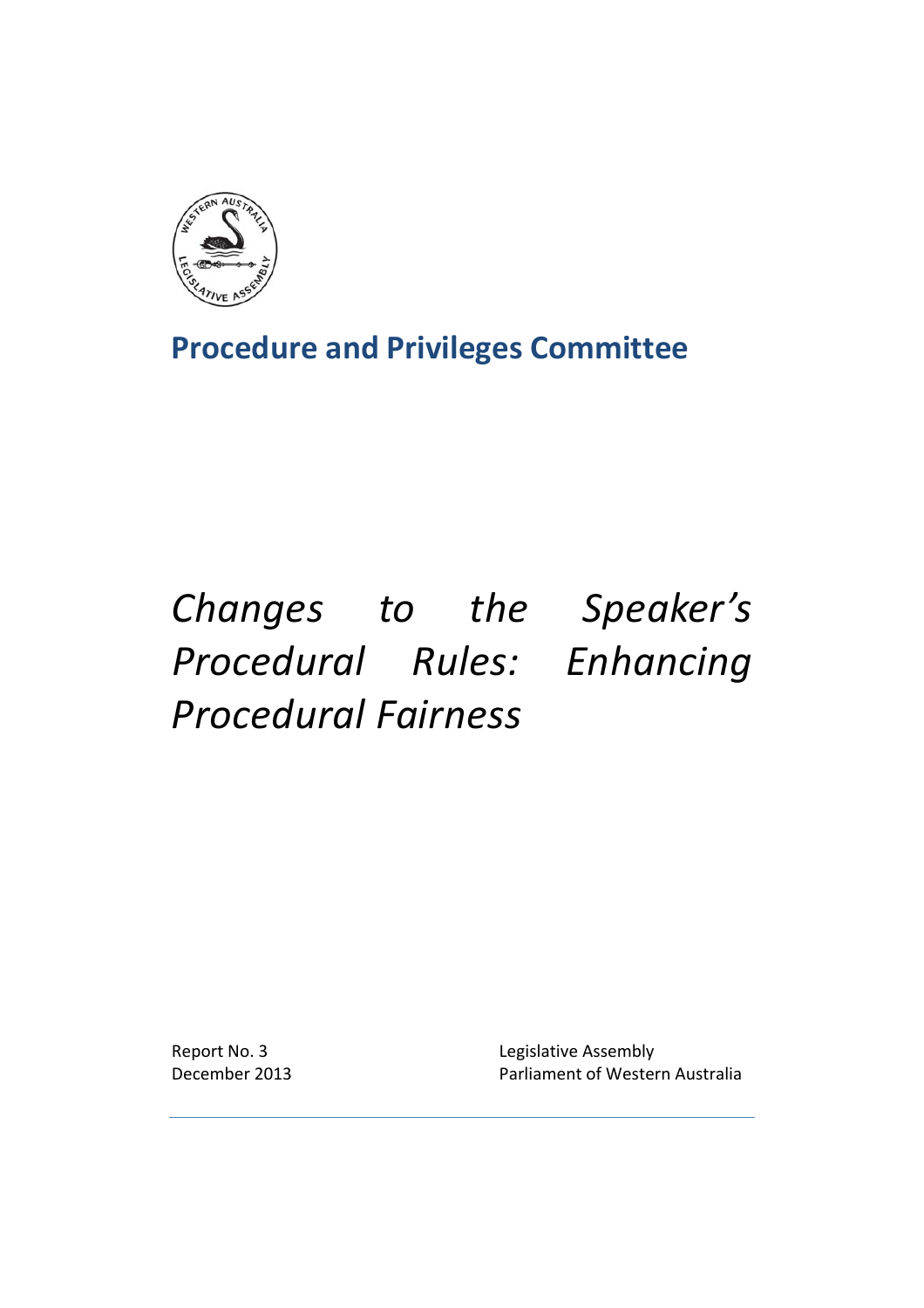# Committee Members

| Chairman        | Hon Michael Sutherland, MLA<br>Speaker of the Legislative Assembly<br>Member for Mount Lawley |
|-----------------|-----------------------------------------------------------------------------------------------|
| Deputy Chairman | Hon Michelle Roberts, MLA<br>Member for Midland                                               |
| <b>Members</b>  | Mr Frank Alban, MLA<br>Member for Swan Hills                                                  |
|                 | Ms Wendy Duncan, MLA<br>Member for Kalgoorlie                                                 |
|                 | Mr John Quigley, MLA<br>Member for Butler                                                     |

## Committee Staff

Principal Research Officer Ms Isla Macphail, BA (Hons), MPhil Advisers **Mr Peter McHugh** Clerk of the Legislative Assembly Ms Kirsten Robinson, BA (Hons), MA Deputy Clerk of the Legislative Assembly

| Legislative Assembly    |                                   |
|-------------------------|-----------------------------------|
| <b>Parliament House</b> | Tel: (08) 9222 7219               |
| <b>Harvest Terrace</b>  | Email: lappc@parliament.wa.gov.au |
| PERTH WA 6000           | Website: www.parliament.wa.gov.au |

**Published by the Legislative Assembly, Parliament of Western Australia, Perth. December 2013.** ISBN: 978‐1‐921865‐84‐8

(Series: Western Australia. Parliament. Legislative Assembly. Committees. Procedure and Privileges Committee. Report 3)

328.365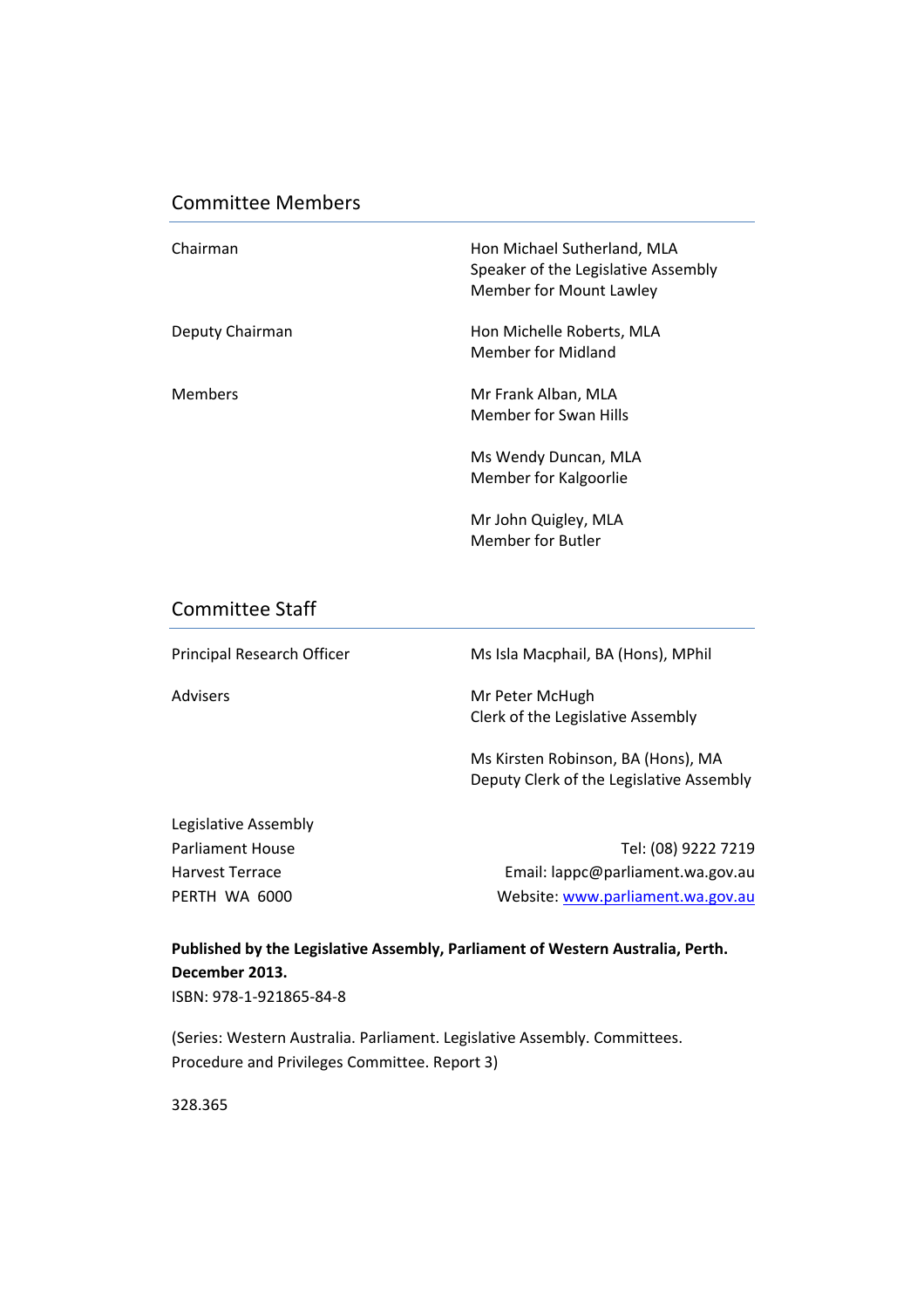# **Procedure and Privileges Committee**

# *Changes to the Speaker's Procedural Rules: Enhancing Procedural Fairness*

**Report No. 3**

Presented by

**Ms Wendy Duncan, MLA Deputy Speaker of the Legislative Assembly**

Laid on the Table of the Legislative Assembly on 5 December 2013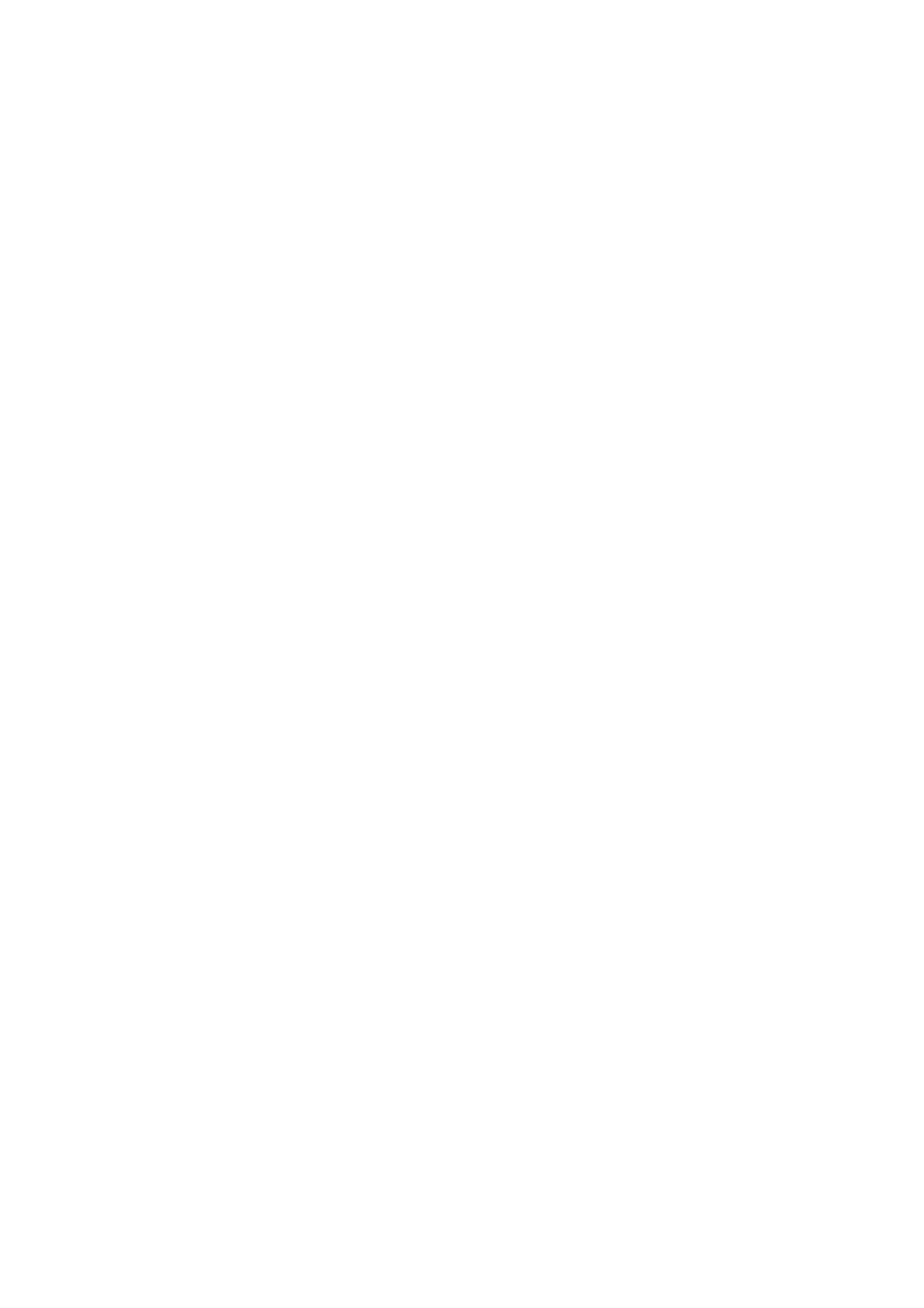# **Changes to the** *Speaker's Procedural Rules***: Enhancing Procedural Fairness**

The Procedure and Privileges Committee of the 38th Parliament inquired into and reported on the subject of enhancing procedural fairness for witnesses appearing before parliamentary committees and the House. In the course of its inquiry the Committee reviewed practice in other jurisdictions, met with parliamentary committees which had responsibility for matters of privilege and Members' ethics, and canvassed relevant legal issues with Mr Bret Walker SC and Professor Greg Craven.

In its report on this inquiry, tabled in June 2010, the Committee made a number of recommendations to improve procedural fairness for witnesses, particularly witnesses who had been subject to significant adverse references during the course of an inquiry or subject to significant adverse findings by a committee.

The House did not consider this report before the Parliament was dissolved.

Your Committee is of the view that the recommendations in this report to amend the *Speaker's Procedural Rules* whereby witnesses will be notified of significant adverse references and significant adverse findings made in the course of committee inquiries, and be provided with an opportunity to respond to these significant references and findings, will materially enhance procedural fairness for witnesses. Accordingly, your Committee re‐endorses these recommendations and appends Appendix Three from the 2010 report which contains the *Speaker's Procedural Rules* with the proposed amendments underlined.

Stickal Sutherland

**Hon Michael Sutherland, MLA Chairman of the Committee**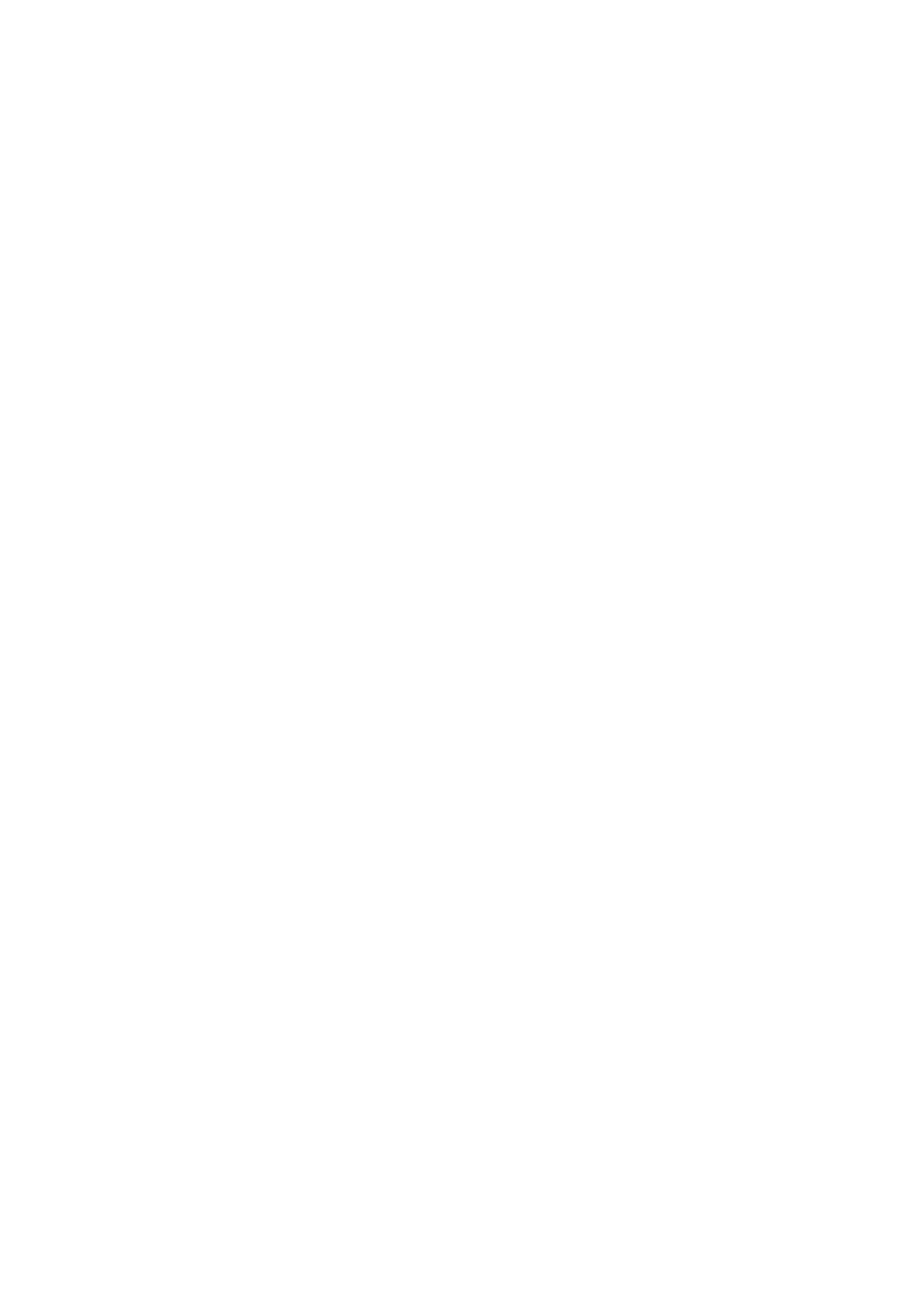# **APPENDIX THREE**

## **SPEAKER'S PROCEDURAL RULES**

### (AS PROPOSED TO BE AMENDED)

## **AMENDMENTS UNDERLINED**

#### **COMMITTEE EVIDENCE**

(Standing Order No. 267)

#### Part 1. Procedures for formal examination of witnesses

Unless a variation is approved by the Speaker, all committees will observe the following procedures -

#### Invitation to attend a committee meeting

1. A witness will be invited to attend a committee meeting to give evidence. A witness will be summonsed to appear (whether or not the witness was previously invited to appear) only where the committee has made a decision that the circumstances warrant the issue of a summons.

#### Production of relevant documents

2. Where a committee requires documents relevant to the committee's inquiry, the witness will be invited to produce them, and a summons that documents be produced will be made (whether or not an invitation to produce documents has previously been made) only where the committee has made a decision that the circumstances warrant the issue of a summons.

#### Procedure for notice of meeting

3. A witness will be given reasonable notice of a meeting at which the witness is to appear, and will be supplied with a copy of the committee's terms of reference, a statement of the matters expected to be dealt with during the witness' appearance, and an information brochure on evidence procedures. Where the committee considers it appropriate a witness will be supplied with a transcript of relevant evidence already taken.

#### Written submissions

4. Where appropriate, a witness will be given an opportunity to make a submission in writing before appearing to give oral evidence.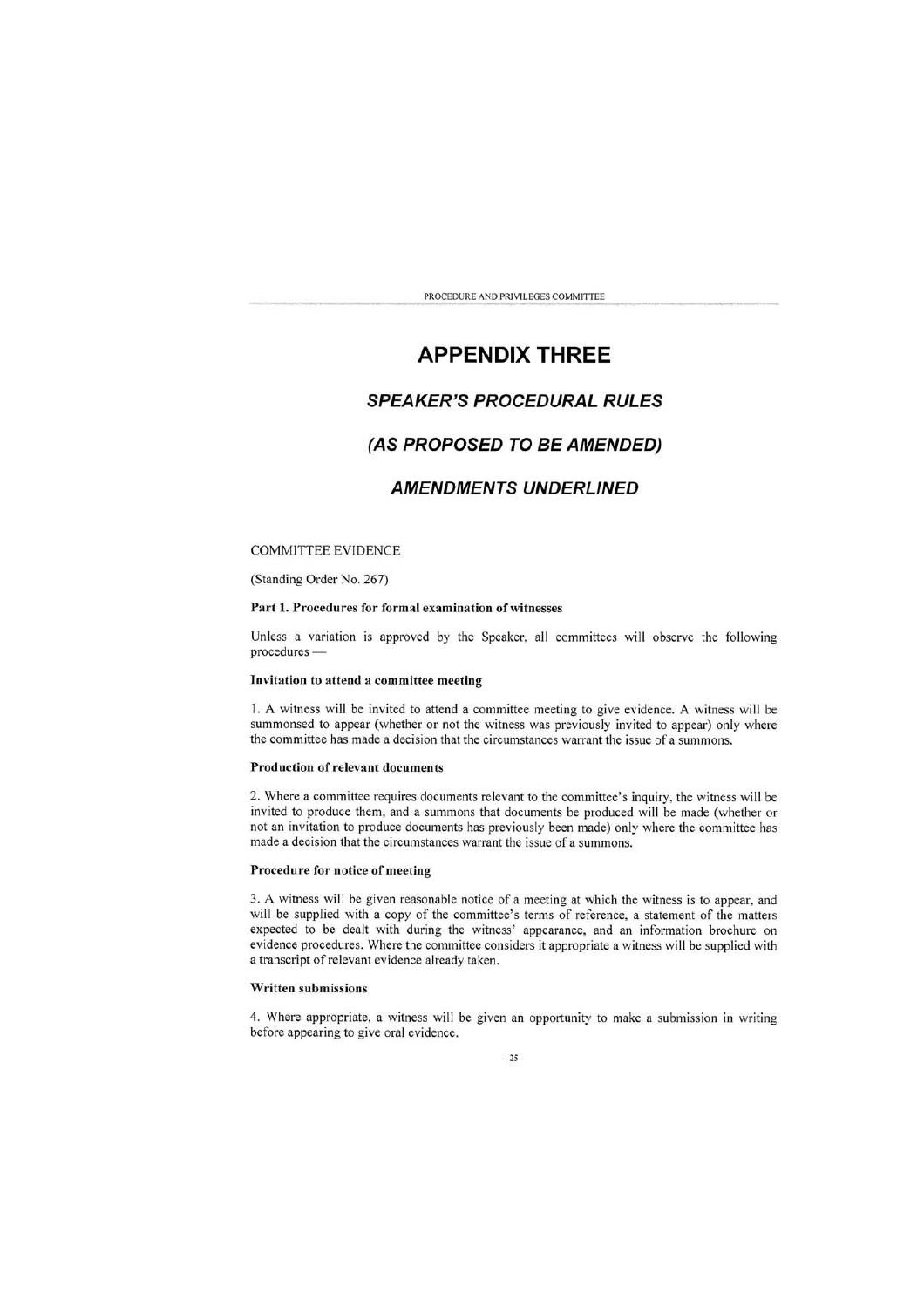#### Access to documents by witnesses

5. A witness will be given reasonable access to any documents that the witness has produced to a committee.

#### In camera evidence

6. A witness will be made aware, before giving evidence, that the witness may apply for any or all of the witness' evidence to be heard in camera.

#### Restriction on publication of in camera evidence

7. Before giving in camera evidence a witness will be informed of the restriction on publication of such evidence and the potential for publication in the future.

#### Relevance of questions to enquiry

8. A chairman of a committee will ensure that all questions put to witnesses are relevant to the committee's inquiry. Where a Member of a committee requests discussion of a ruling of the chairman on this matter, the committee will deliberate in closed session and determine whether any question which is the subject of the ruling will be permitted.

#### Objections to questions

9. Where a witness objects to answering any question put to the witness, the witness will be invited to state the ground upon which the objection is taken. Unless the committee determines immediately that the question should not be pressed, the committee will then consider in closed session whether it will insist upon an answer to the question, having regard to the relevance of the question to the committee's inquiry and the importance to the inquiry of the information sought by the question. If the committee determines that it requires an answer to the question, the witness will be informed of that determination and will be required to answer the question. Where a witness declines to answer a question to which a committee has required an answer, the committee may report the facts to the Assembly.

#### Evidence which may reflect adversely on a person or body

10. Where a committee has reason to believe that evidence about to be given may reflect adversely on a person or body, the committee will give consideration to hearing that evidence in closed session or in camera.

#### Written response to adverse evidence

11. If a person or body requests an opportunity to respond to evidence given in open session which significantly reflects adversely on that person or body, an opportunity will be given to make a written submission and if the committee thinks fit, to have access to the evidence.

#### Procedure for accompanying counsel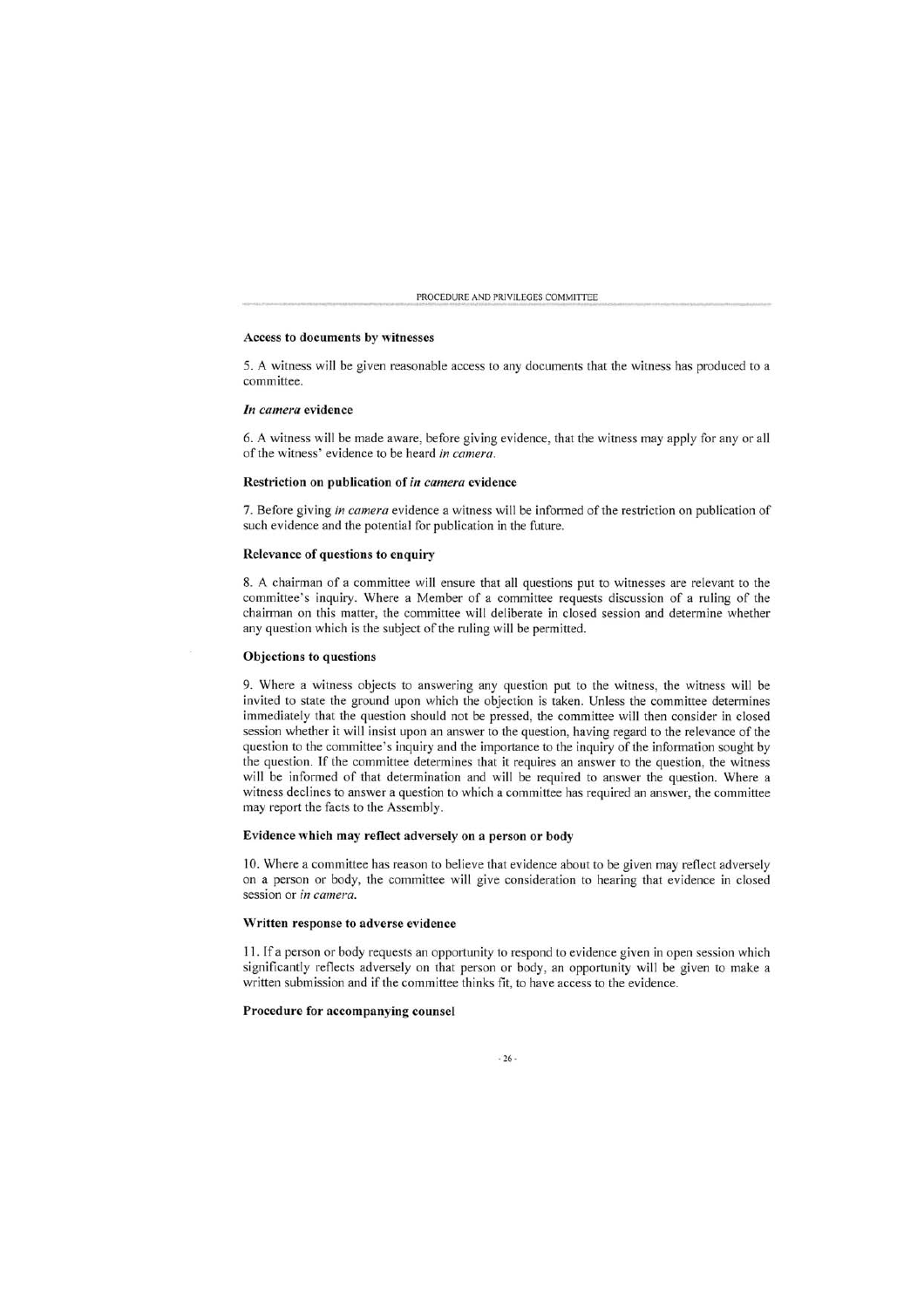12. A witness may make application to be accompanied by counsel and to consult counsel in the course of a meeting at which the witness appears. If the application is granted, the witness will be given reasonable opportunity to consult counsel during a meeting at which the witness appears. Counsel will not address the committee.

#### Questions relating to matters of policy

13. An officer of a department of the State or of the Commonwealth will not be asked to give opinions on matters of policy, and will be given reasonable opportunity to refer questions asked of the officer to superior officers or to a Minister.

#### **Corrections of errors in transcripts**

14. Reasonable opportunity will be afforded to witnesses to make corrections of errors of transcription in the transcript of their evidence and to put before a committee additional material supplementary to their evidence.

#### **Improper influence and threats**

15. Where a committee has any reason to believe that any person may have been improperly influenced in respect of evidence which may be given before the committee, or may have been subjected to or threatened with any penalty or injury in respect of any evidence given, the committee shall take all reasonable steps to ascertain the facts of the matter. Where the committee considers that the facts disclose that an attempt has been made to improperly influence a person or a person has been subject to or threatened with penalty or injury in respect of evidence which may be or has been given before the committee, the committee will report the facts and its conclusions to the Assembly.

#### Notification of persons adversely referred to in committee inquiries

16. If significantly adverse references are made against a person in the course of a committee inquiry, a committee will notify that person at the time the committee deems appropriate.

#### Time for persons adversely referred to in committee inquiries to provide a response

17. The committee will give a person a reasonable opportunity to provide a response.

#### **Notification of public proceedings**

18. A person who has been significantly adversely referred to in committee inquiries will be notified of relevant public committee proceedings in good time.

#### **Response to draft adverse findings**

19. If a person is the subject of significant adverse findings, a committee will provide a copy of the relevant draft findings and allow a person a reasonable period to respond to those findings.